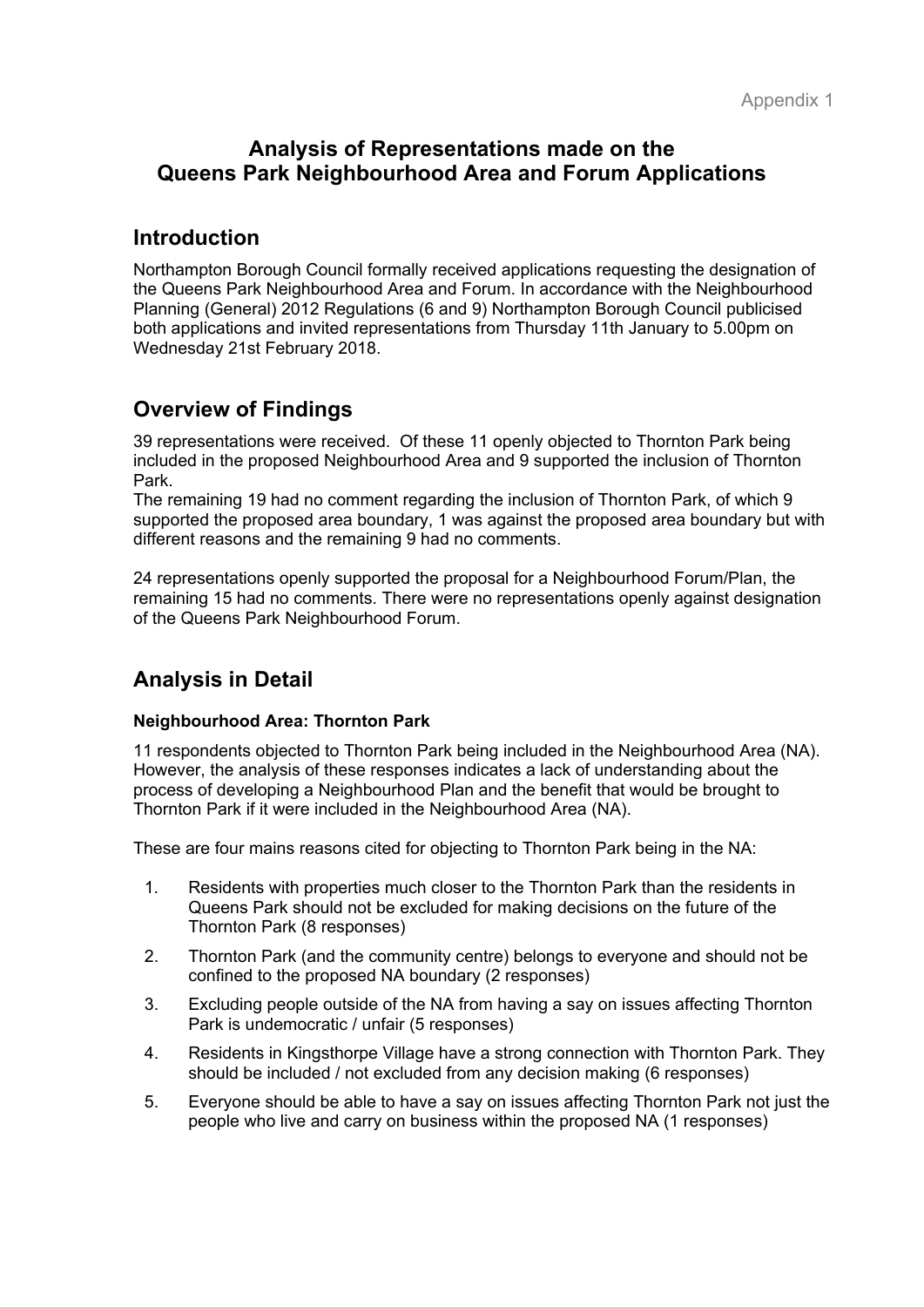Many of the respondents appeared to believe that if Thornton Park is included in the NA only the residents living in the NA get to propose ideas and make decisions about it. This is not how Neighbourhood Planning works. A good Neighbourhood Plan is founded on a robust programme of community engagement and a strong, proportionate evidence base. This approach makes sure that the Plan is based on a proper understanding of the area and of the views, aspirations, wants and needs of local people.

A Neighbourhood Plan is a community led framework for guiding the future development, regeneration and conservation of an area. Nobody is excluded from the community engagement process. Indeed engaging with the wider community right from the beginning of the plan making process will make sure it genuinely represents the range of wants and needs in the local area.

### **Neighbourhood Area – An Area of Benefit**

Interestingly many representations wanted to see Thornton Park removed from the NA. The preference to exclude Thornton Park from the NA indicates a lack of understanding about the advantages for including Thornton Park in the NA.

A NA is sometimes referred to as an Area of Benefit in reflection of the opportunities a Neighbourhood Plan can bring about. The Plan can develop policy that supports appropriate development opportunities (sport, leisure and recreational). Community proposals about the regeneration and enhancement of Thornton Park, for example enhancing pedestrian links; improving entrances and exits; creating key features can be contained in planning guidance developed to support Plan policy. This would mean community aspirations are delivered in line with community vision.

If the Community Infrastructure Levy continues, the Neighbourhood Plan can secure 25% of the funding arising though receipts from development in the Plan area. Some of this could be allocated to delivering enhancements to Thornton Park. In addition, NAs often attract funding streams from alternative sources in support of development, regeneration and enhancement.

### **Neighbourhood Area – Other Concerns**

During the publicising period, residents in Kingsthorpe expressed their concern that information about the consultation had not been disseminated to a wider area other that the Queens Park area and that the most residents in Kingsthorpe were not aware of the applications of the Queens Park Neighbourhood Area and Forum.

The Queens Park residents group, the Members of the Kingsthorpe Ward and Trinity Ward agreed to provide more leaflets of the consultation to the Tollgate Close, Mill Lane, Kingswell, Washington Street, Lincoln Street, Garfield Street and Thornton Hall Close.

Most respondents who expressed their disappointment of being excluded from the proposed Neighbourhood Area (NA) wish Thornton Park to be removed from the NA rather than themselves to be included in the NA. This would require the Qualifying Body to submit a new application for the revised neighbourhood Area to be designated.

However, as mentioned above, as preparation of the Plan is to be founded on robust community engagement those residents wanting to have a say about the development taking place in these areas can either:

- feed into the Neighbourhood Plan community engagement process, including the making of formal representations on the Neighbourhood Plan or
- make representations on planning applications through the Borough Council development management procedures.